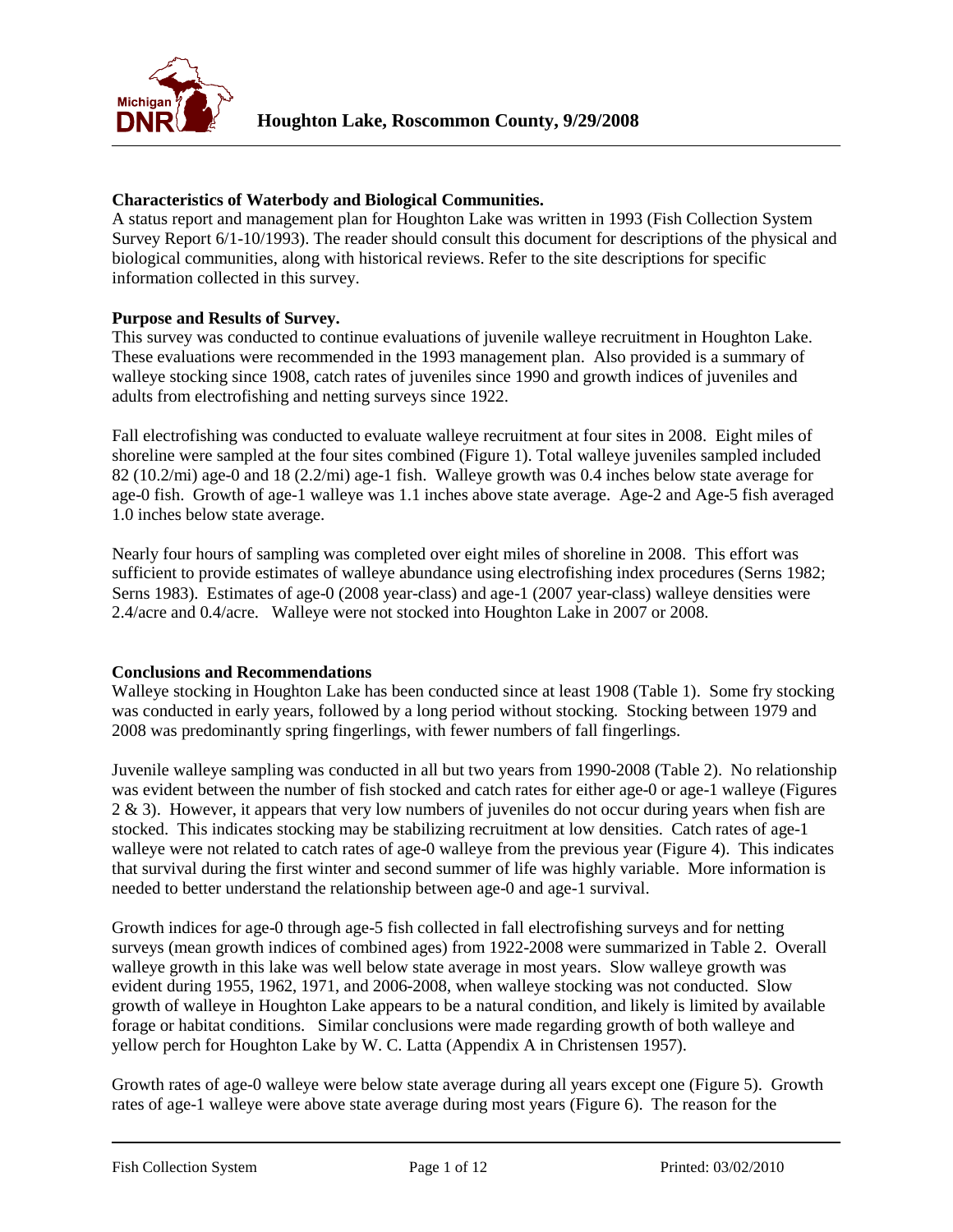

difference in growth of the two age groups is uncertain at this time, but may be related to biological conditions in the lake or to the estimated state average growth rates for juveniles. There was no strong relationship between juvenile growth rates and juvenile densities (Figures  $5 \& 6$ ). Variability was high and more information will be needed to determine if a relationship exits.

Young-of-the-year and yearling walleye population numbers were estimated (Serns 1983) for 13 years from 1991-2008 (Figure 7). Estimated age-0 and age-1 walleye densities generally were low in all years sampled. In Michigan, year-class strength is considered poor if juvenile densities are lower than 11 age-0 fish/acre (Ziegler and Schneider 2000). The four strongest year-classes observed occurred in 1991, 1994, 1995 and 2007. The 1995 and 2007 year-classes resulted from natural reproduction. The 1991 and 1994 year-classes may have been partially composed of stocked fish. The number of stocked fish was less than 50% of fall abundance, and generally only a small percentage of stocked fish survive. A good example of this occurred in 2001 when large numbers of marked fish were stocked. A relatively small year-class was produced and only 50% of those were stocked fish. Fall abundance of age-0 fish was estimated at 28,105 fish. Estimated survival of stocked fish was about 4.4% which is typical for Michigan lakes. It is also evident that strong age-0 year-classes do not always produce strong age-1 year-classes, as occurred in 1994 and 2007.

Houghton Lake is the largest inland Lake in Michigan and the large size of this lake allows substantial angler-use. During the past 50 years, total winter and summer angler effort has ranged from 500,000 to 1,000,000 hours (Clark et al. 2004). Predominant fish species taken in the creel were bluegill, rock bass, pumpkinseed, yellow perch, northern pike, and walleye. Historically, northern pike were a larger component of the fishery than today. They declined due to the filling of wetlands throughout the lake. Angler-use, and angler catch and harvest rates on this lake were about average when compared to other Michigan lakes. Similarly, walleye catch and harvest rates were moderate compared to other Michigan inland lakes. Fishing effort by anglers was significantly lower in 2001 and 2002 than from 1957-1961. However, the harvest rate of walleye was twice as high, suggesting abundance has not decreased.

Walleye are indigenous to the Muskegon River system as which includes Houghton Lake. The walleye population in this lake was sustained with no stocking for a 33 year period from 1945-1978. Based on growth indices and catch rates, there appears to be sufficient natural reproduction in this lake to support the walleye population.

There was fairly consistent natural production of juvenile walleye in this lake, but year-class strength varied between years. Fingerling stocking in recent years has not increased recruitment substantially. Li (1996) concluded that stocking most likely increases walleye abundance in lakes where natural reproduction is limited but food is not. Laarman (1978) showed that walleye stocking was successful for only 5% of supplemental stockings (lakes with natural reproduction). Walleye growth has been below state average since the earliest evaluations were made in 1922. Stocking additional fish into a system with limited forage is not recommended for management of healthy fish populations.

Evaluation and determination of the need for stocking Houghton Lake was listed as a primary goal in the 1993 management plan. There is a great deal of public support for walleye stocking in this lake, as in all lakes. However, scientific information should form an important basis shaping decisions on fish stocking, along with following guidelines for fish stocking in Michigan.

The value of the supplemental walleye stocking program in Houghton Lake should be evaluated based on criteria established in the Michigan Fish Stocking Guidelines. Criteria for fish stocking include 1) natural reproduction and survival are inadequate to maintain the fishery, 2) there is reasonable biological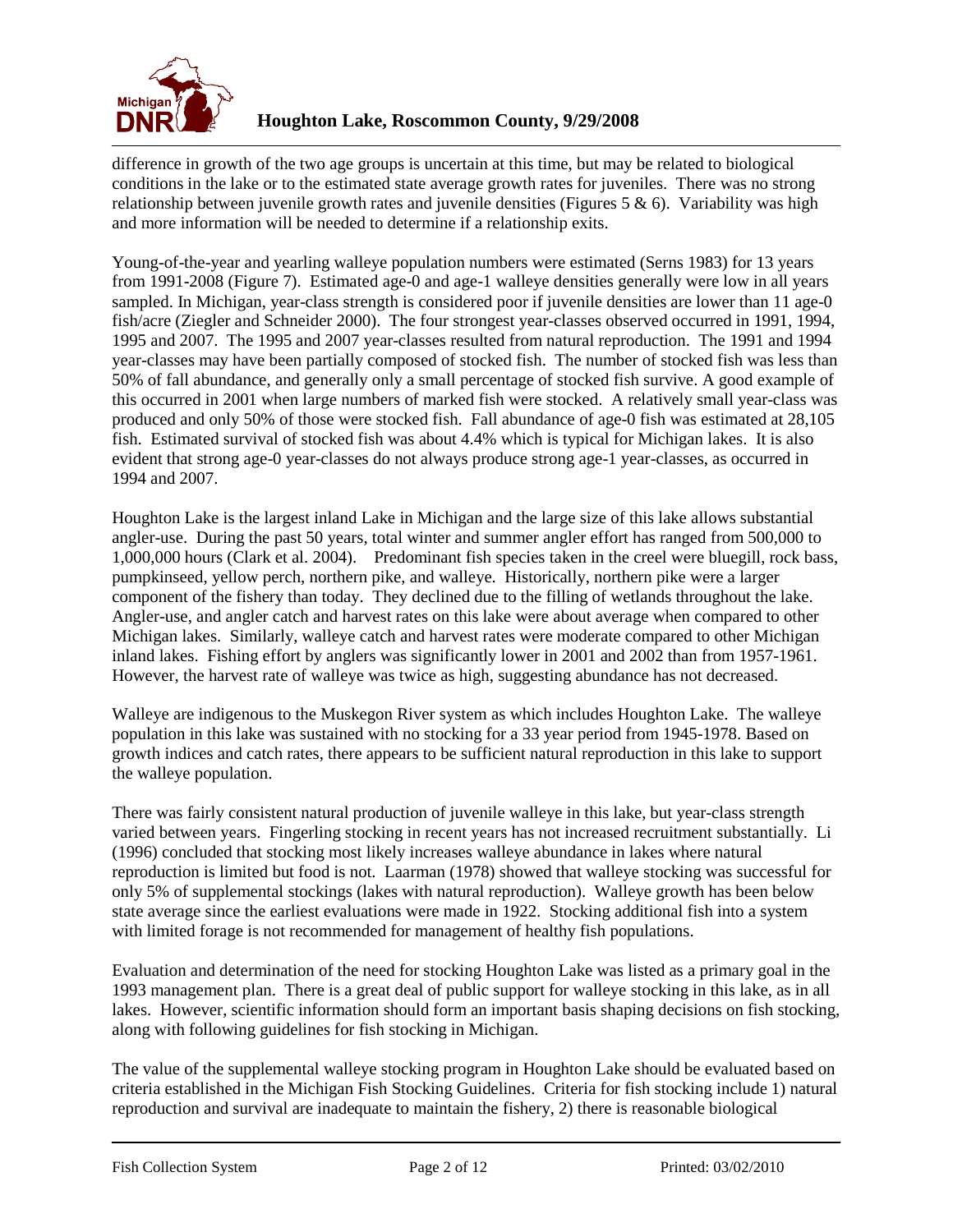

expectation that the quality of the fishery or fish community will not be diminished, and 3) the fishery produced justifies the cost of the program.

An evaluation program has been designed that includes marking of all walleye stocked into the lake and annual estimates of juvenile population abundance and contributions of hatchery fish. Past and present flow regulation of the Cut River by the Higgins Lake dam needs to be evaluated for potential affects on walleye reproduction in Houghton Lake.

## **References**

Christensen, K. E. 1957. Census of angling on Houghton Lake, Roscommon County, winter of 1956-57. Michigan Department of Natural Resources, Institute for Fisheries Research, Report Number 1515.

Clark, R. D., Jr., P. A. Hanchin, and R. N. Lockwood. 2004. The fish community and fishery of Houghton Lake, Roscommon County, Michigan with emphasis on walleyes and northern pike. Michigan Department of Natural Resources, Fisheries Division Special Report 30, Ann Arbor.

Laarman, P. W. 1976. The sport fisheries of the twenty largest inland lakes in Michigan. Michigan Department of Natural Resources, Institute for Fisheries Research, Report Number 1843.

Laarman, P. W. 1978. Case histories of stocking walleye in inland lakes, impoundments, and the great lakes - 100 years with walleyes. Pages 254-260 *in* R.L. Kendall, editor. Selected coolwater fishes of North America. American Fisheries Society Special Publication 11, Bethesda, MD.

LI, J., Y. Cohen, and I.R. Adelman. 1996. Effects of walleye stocking on pop abundance and fish size. NAJFM 16:830-839.]

Serns, S. L. 1982. Relationship of walleye fingerling density and electrofishing catch per unit effort in northern Wisconsin lakes. North American Journal of Fisheries Management 2:38-44.

Serns, S. L. 1983. Relationship between electrofishing catch per unit effort and density of walleye yearlings. North American Journal of Fisheries Management 3:451-452.

Ziegler, W., and J. C. Schneider. 2000. Guidelines for evaluating walleye and muskie recruitment. Chapter 23 *in* Schneider, James C. (ed.) 2000. Manual of fisheries survey methods II: with periodic updates. Michigan Department of Natural Resources, Fisheries Special Report 25, Ann Arbor.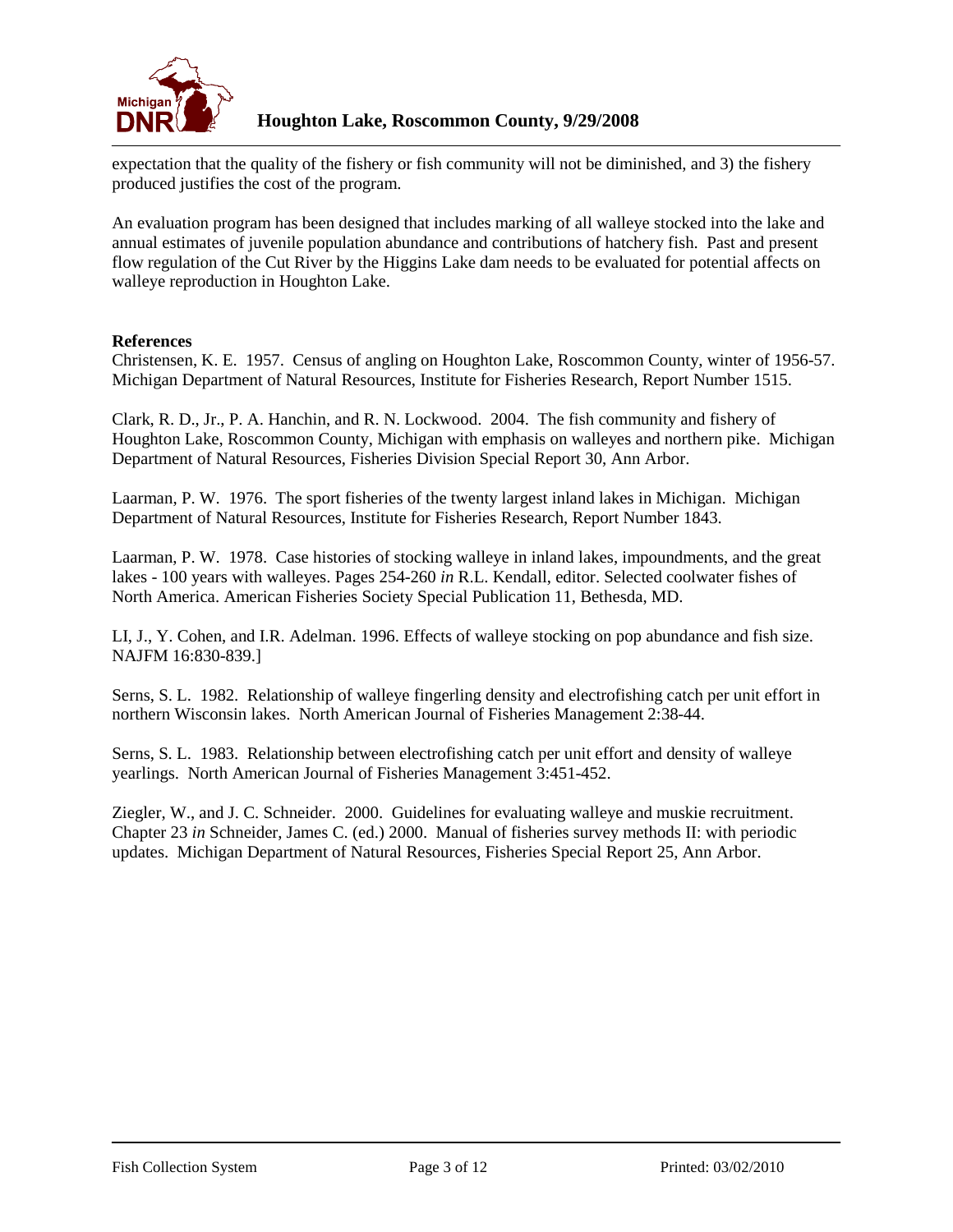

| uo<br>$\alpha$ available from 1914-1992<br>$($ Laarman 1770). |      |                    |                  |      |                  |                  |  |  |  |  |  |
|---------------------------------------------------------------|------|--------------------|------------------|------|------------------|------------------|--|--|--|--|--|
|                                                               | Year |                    | Number stocked   | Year | Number stocked   |                  |  |  |  |  |  |
|                                                               |      | Fingerlings<br>Fry |                  |      | Fry              | Fingerlings      |  |  |  |  |  |
|                                                               | 1908 | 400000             | $\boldsymbol{0}$ | 1971 | $\boldsymbol{0}$ | $\boldsymbol{0}$ |  |  |  |  |  |
|                                                               | 1933 | 1800100            | $\boldsymbol{0}$ | 1972 | $\boldsymbol{0}$ | $\boldsymbol{0}$ |  |  |  |  |  |
|                                                               | 1934 | 2100000            | $\boldsymbol{0}$ | 1973 | $\boldsymbol{0}$ | $\boldsymbol{0}$ |  |  |  |  |  |
|                                                               | 1935 | 1800000            | $\boldsymbol{0}$ | 1974 | $\boldsymbol{0}$ | $\boldsymbol{0}$ |  |  |  |  |  |
|                                                               | 1936 | 2000000            | $\boldsymbol{0}$ | 1975 | $\boldsymbol{0}$ | $\boldsymbol{0}$ |  |  |  |  |  |
|                                                               | 1937 | 2000000            | $\boldsymbol{0}$ | 1976 | $\boldsymbol{0}$ | $\boldsymbol{0}$ |  |  |  |  |  |
|                                                               | 1938 | 2000000            | $\boldsymbol{0}$ | 1977 | $\boldsymbol{0}$ | $\boldsymbol{0}$ |  |  |  |  |  |
|                                                               | 1939 | 2200000            | $\boldsymbol{0}$ | 1978 | $\boldsymbol{0}$ | $\boldsymbol{0}$ |  |  |  |  |  |
|                                                               | 1940 | 4000000            | $\boldsymbol{0}$ | 1979 | $\boldsymbol{0}$ | 68936            |  |  |  |  |  |
|                                                               | 1941 | $\boldsymbol{0}$   | $\boldsymbol{0}$ | 1980 | $\boldsymbol{0}$ | 106717           |  |  |  |  |  |
|                                                               | 1942 | 4000000            | $\boldsymbol{0}$ | 1981 | $\boldsymbol{0}$ | 178757           |  |  |  |  |  |
|                                                               | 1943 | 4160000            | $\boldsymbol{0}$ | 1982 | $\boldsymbol{0}$ | 26699            |  |  |  |  |  |
|                                                               | 1944 | 4000000            | $\boldsymbol{0}$ | 1983 | $\boldsymbol{0}$ | 39403            |  |  |  |  |  |
|                                                               | 1945 | $\boldsymbol{0}$   | $\boldsymbol{0}$ | 1984 | $\boldsymbol{0}$ | 24739            |  |  |  |  |  |
|                                                               | 1946 | $\boldsymbol{0}$   | $\boldsymbol{0}$ | 1985 | $\boldsymbol{0}$ | 70663            |  |  |  |  |  |
|                                                               | 1947 | $\boldsymbol{0}$   | $\boldsymbol{0}$ | 1986 | $\boldsymbol{0}$ | 107950           |  |  |  |  |  |
|                                                               | 1948 | $\boldsymbol{0}$   | $\boldsymbol{0}$ | 1987 | $\boldsymbol{0}$ | 17000            |  |  |  |  |  |
|                                                               | 1949 | $\boldsymbol{0}$   | $\boldsymbol{0}$ | 1988 | $\boldsymbol{0}$ | 75200            |  |  |  |  |  |
|                                                               | 1950 | $\boldsymbol{0}$   | $\boldsymbol{0}$ | 1989 | $\boldsymbol{0}$ | 67150            |  |  |  |  |  |
|                                                               | 1951 | $\boldsymbol{0}$   | $\boldsymbol{0}$ | 1990 | $\boldsymbol{0}$ | 125469           |  |  |  |  |  |
|                                                               | 1952 | $\boldsymbol{0}$   | $\boldsymbol{0}$ | 1991 | $\boldsymbol{0}$ | 101050           |  |  |  |  |  |
|                                                               | 1953 | $\boldsymbol{0}$   | $\boldsymbol{0}$ | 1992 | $\boldsymbol{0}$ | $\boldsymbol{0}$ |  |  |  |  |  |
|                                                               | 1954 | $\boldsymbol{0}$   | $\boldsymbol{0}$ | 1993 | $\boldsymbol{0}$ | 158282           |  |  |  |  |  |
|                                                               | 1955 | $\boldsymbol{0}$   | $\boldsymbol{0}$ | 1994 | $\boldsymbol{0}$ | 10000            |  |  |  |  |  |
|                                                               | 1956 | $\boldsymbol{0}$   | $\boldsymbol{0}$ | 1995 | $\boldsymbol{0}$ | $\boldsymbol{0}$ |  |  |  |  |  |
|                                                               | 1957 | $\boldsymbol{0}$   | $\boldsymbol{0}$ | 1996 | $\boldsymbol{0}$ | $\boldsymbol{0}$ |  |  |  |  |  |
|                                                               | 1958 | $\boldsymbol{0}$   | $\boldsymbol{0}$ | 1997 | $\boldsymbol{0}$ | $\boldsymbol{0}$ |  |  |  |  |  |
|                                                               | 1959 | $\boldsymbol{0}$   | $\boldsymbol{0}$ | 1998 | $\boldsymbol{0}$ | $\overline{0}$   |  |  |  |  |  |
|                                                               | 1960 | $\boldsymbol{0}$   | $\boldsymbol{0}$ | 1999 | $\boldsymbol{0}$ | 152346           |  |  |  |  |  |
|                                                               | 1961 | $\boldsymbol{0}$   | $\boldsymbol{0}$ | 2000 | $\boldsymbol{0}$ | $\boldsymbol{0}$ |  |  |  |  |  |
|                                                               | 1962 | $\boldsymbol{0}$   | $\boldsymbol{0}$ | 2001 | $\boldsymbol{0}$ | 319130 otc       |  |  |  |  |  |
|                                                               | 1963 | $\boldsymbol{0}$   | $\boldsymbol{0}$ | 2002 | $\boldsymbol{0}$ | $\overline{0}$   |  |  |  |  |  |
|                                                               | 1964 | $\overline{0}$     | $\boldsymbol{0}$ | 2003 | $\theta$         | $\mathbf{0}$     |  |  |  |  |  |
|                                                               | 1965 | $\boldsymbol{0}$   | $\boldsymbol{0}$ | 2004 | $\boldsymbol{0}$ | 50000            |  |  |  |  |  |
|                                                               | 1966 | $\boldsymbol{0}$   | $\boldsymbol{0}$ | 2005 | $\boldsymbol{0}$ | 212568           |  |  |  |  |  |
|                                                               | 1967 | $\boldsymbol{0}$   | $\boldsymbol{0}$ | 2006 | $\boldsymbol{0}$ | $\boldsymbol{0}$ |  |  |  |  |  |
|                                                               | 1968 | $\boldsymbol{0}$   | $\boldsymbol{0}$ | 2007 | $\boldsymbol{0}$ | $\boldsymbol{0}$ |  |  |  |  |  |
|                                                               | 1969 | $\boldsymbol{0}$   | $\boldsymbol{0}$ | 2008 | $\boldsymbol{0}$ | $\boldsymbol{0}$ |  |  |  |  |  |
|                                                               | 1970 | $\boldsymbol{0}$   | $\boldsymbol{0}$ |      |                  |                  |  |  |  |  |  |

Table 1. Walleye stocking in Houghton Lake, Michigan (otc indicates marked with oxytetracycline). Few stocking records were available from 1914-1932 (Laarman 1976).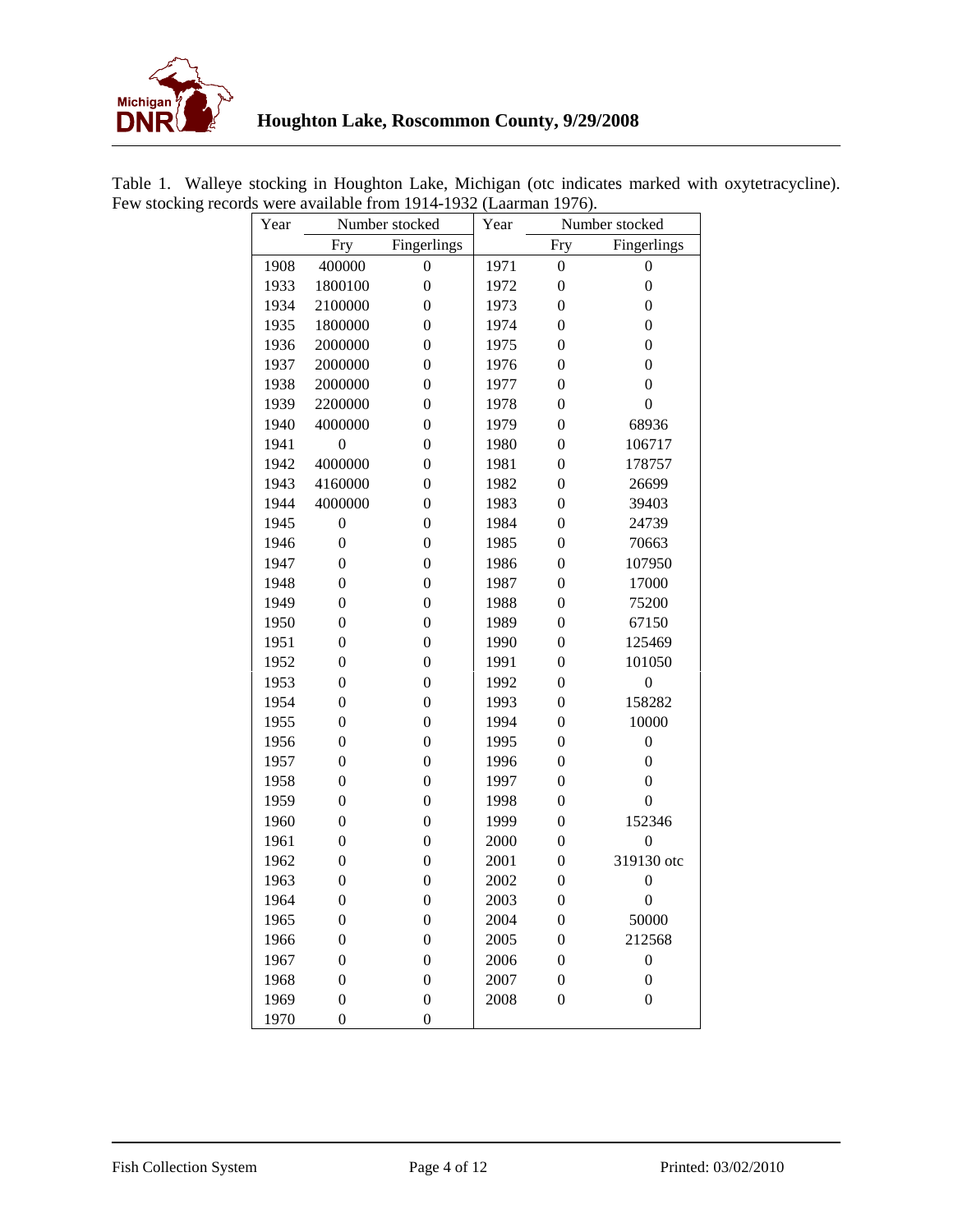

# **Houghton Lake, Roscommon County, 9/29/2008**

| Year | Number           | Catch/mile | Catch/mile | Growth index (electrofishing samples) |         |         |                  | Mean growth    |        |        |
|------|------------------|------------|------------|---------------------------------------|---------|---------|------------------|----------------|--------|--------|
|      | stocked          | $Age-0$    | Age-1      | Age- $0$                              | Age-1   | Age-2   | Age-3            | Age-4          | Age-5  | index  |
| 1922 | $\overline{?}$   |            |            |                                       |         |         |                  |                |        | $-2.9$ |
| 1948 | $\boldsymbol{0}$ |            |            |                                       |         |         |                  |                |        | $-0.4$ |
| 1955 | $\mathbf{0}$     |            |            |                                       |         |         |                  |                |        | $-1.9$ |
| 1962 | $\boldsymbol{0}$ |            |            |                                       |         |         |                  |                |        | $-1.8$ |
| 1971 | $\boldsymbol{0}$ |            |            |                                       |         |         |                  |                |        | $-2$   |
| 1989 | 67150            |            |            |                                       |         |         |                  |                |        |        |
| 1990 | 125469           | 36.9       | 2.3        | $-0.8$                                | $0.7\,$ |         |                  |                |        |        |
| 1991 | 101050           | 46.5       | 2.4        | $-0.4$                                | $0.2\,$ |         |                  |                |        |        |
| 1992 | $\boldsymbol{0}$ | 17.6       | 29.6       | $-1$                                  | $-0.5$  | $-0.9$  | $\boldsymbol{0}$ |                |        |        |
| 1993 | 158282           |            |            |                                       |         |         |                  |                |        | $-1.1$ |
| 1994 | 10000            | 27.6       | 2.8        | $-0.4$                                | 0.3     |         |                  |                |        |        |
| 1995 | $\mathbf{0}$     | 13.2       | 4.7        | $-0.7$                                | 0.9     |         |                  |                |        |        |
| 1996 | $\boldsymbol{0}$ | 0.6        | 22.0       |                                       | $0.2\,$ | $-0.4$  |                  |                |        |        |
| 1997 | $\boldsymbol{0}$ | 6.4        | $0.6\,$    | $-0.8$                                |         | $-0.8$  | $-1.5$           |                |        |        |
| 1998 | $\overline{0}$   | 3.4        | 0.4        | 0.3                                   |         |         |                  | $-2.1$         |        | $-1.1$ |
| 1999 | 152346           | 1.7        | 3.4        | $-0.2$                                | 1.1     | $-1.6$  |                  | $-1$           |        |        |
| 2000 | $\mathbf{0}$     | 0.0        | 2.2        |                                       | $0.7\,$ | $-0.3$  | $-1.3$           |                | $-1.2$ |        |
| 2001 | 319130           | 5.9        | 0.3        | $-0.3$                                |         |         |                  |                |        | $-2.2$ |
| 2002 | $\mathbf{0}$     | 0.1        | 1.6        |                                       | 1.1     |         |                  | $\overline{0}$ |        |        |
| 2003 | $\mathbf{0}$     | 3.5        | 0.2        | $-0.7$                                |         | $0.5\,$ | $-0.8$           |                |        |        |
| 2004 | 50000            | 29.7       | 1.0        | $-1.6$                                | $0.4\,$ |         |                  |                |        | $-0.7$ |
| 2005 | 212568           |            |            |                                       |         |         |                  |                |        |        |
| 2006 | $\mathbf{0}$     | 5.1        | 6.6        | $-0.6$                                | $0.6\,$ | $-2.0$  |                  |                |        | $-0.7$ |
| 2007 | $\mathbf{0}$     | 22.0       | $1.0\,$    | $-0.2$                                | $0.0\,$ | $-0.4$  | $0.0\,$          | $-0.9$         | $-1.6$ | $-0.8$ |
| 2008 | $\mathbf{0}$     | 10.2       | $2.2\,$    | $-0.5$                                | 1.1     | $-0.9$  |                  | $-1.1$         |        | $-1.0$ |

Table 2. Juvenile catch rates (electrofishing) and growth indices of walleye in Houghton Lake. Growth indices indicate growth rates compared to state average growth rates for walleye. Mean growth indices determined from netting surveys using all ages.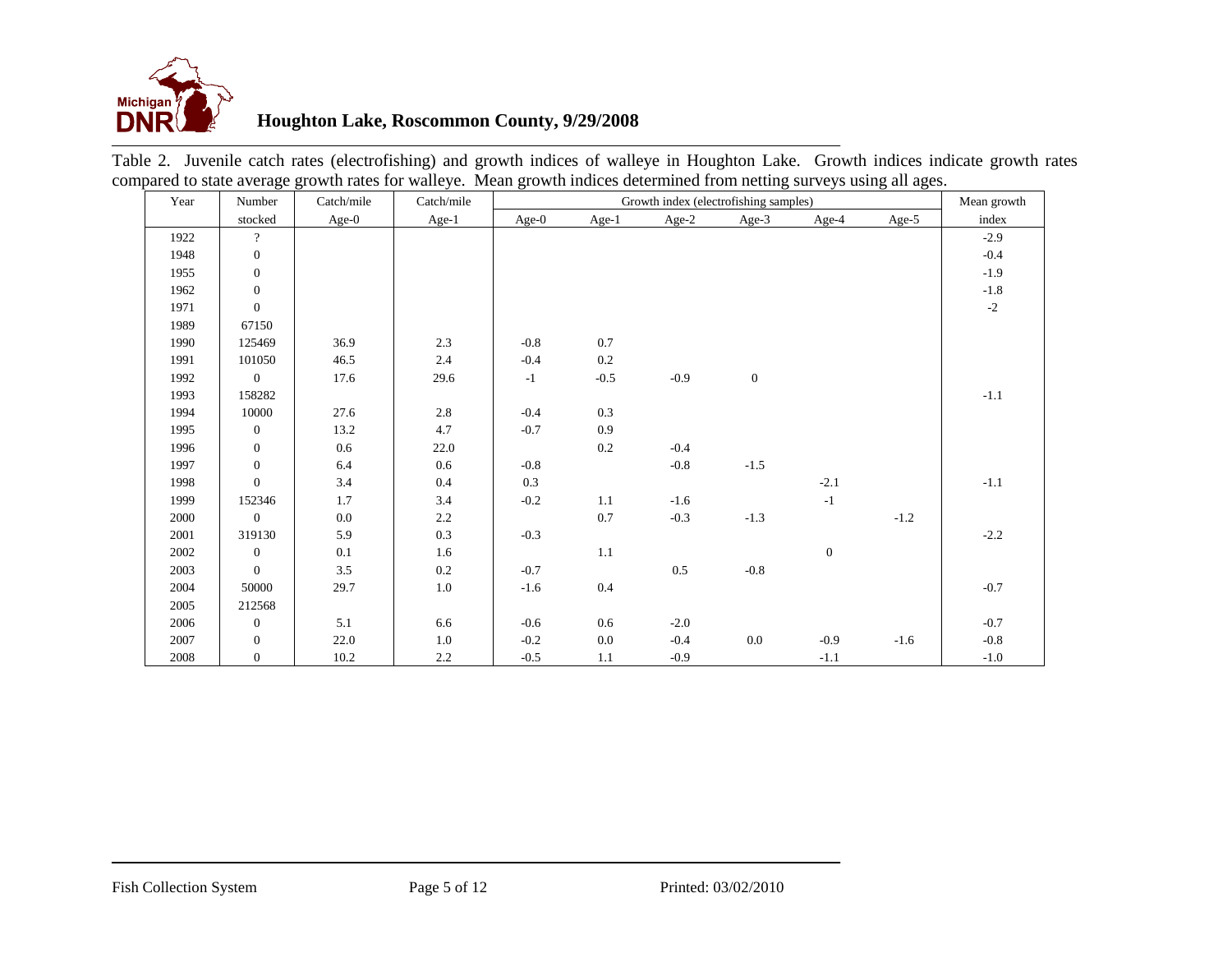



Figure 1. Shoreline sample sites used on Houghton Lake during fall 2008 electrofishing surveys for juvenile walleye.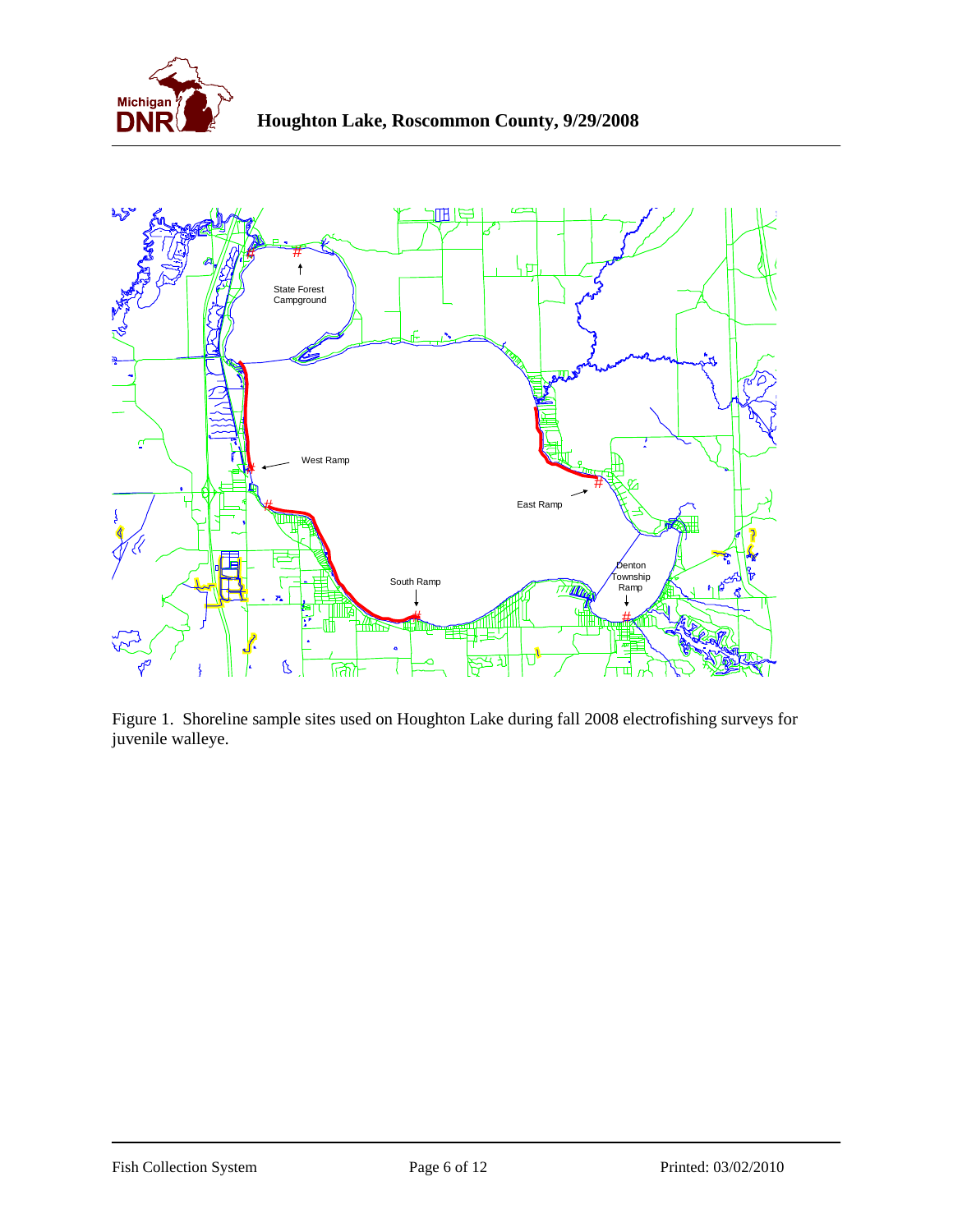



Figure 2. Catch rates of age-0 walleye from fall electrofishing surveys in Houghton Lake, 1990-2008 year-classes.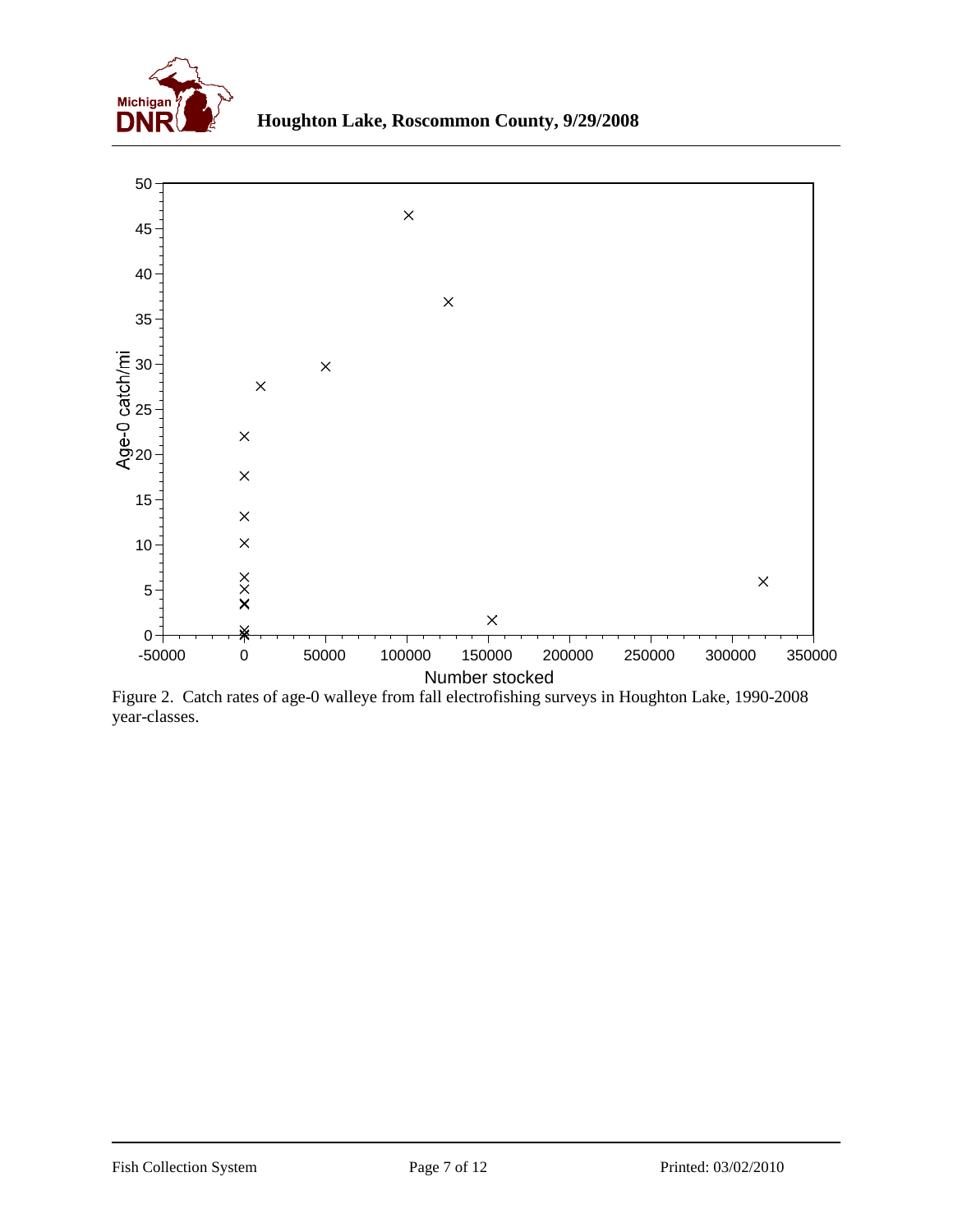



Figure 3. Catch rates of age-1 walleye from fall electrofishing surveys in Houghton Lake, 1989-2008 year-classes.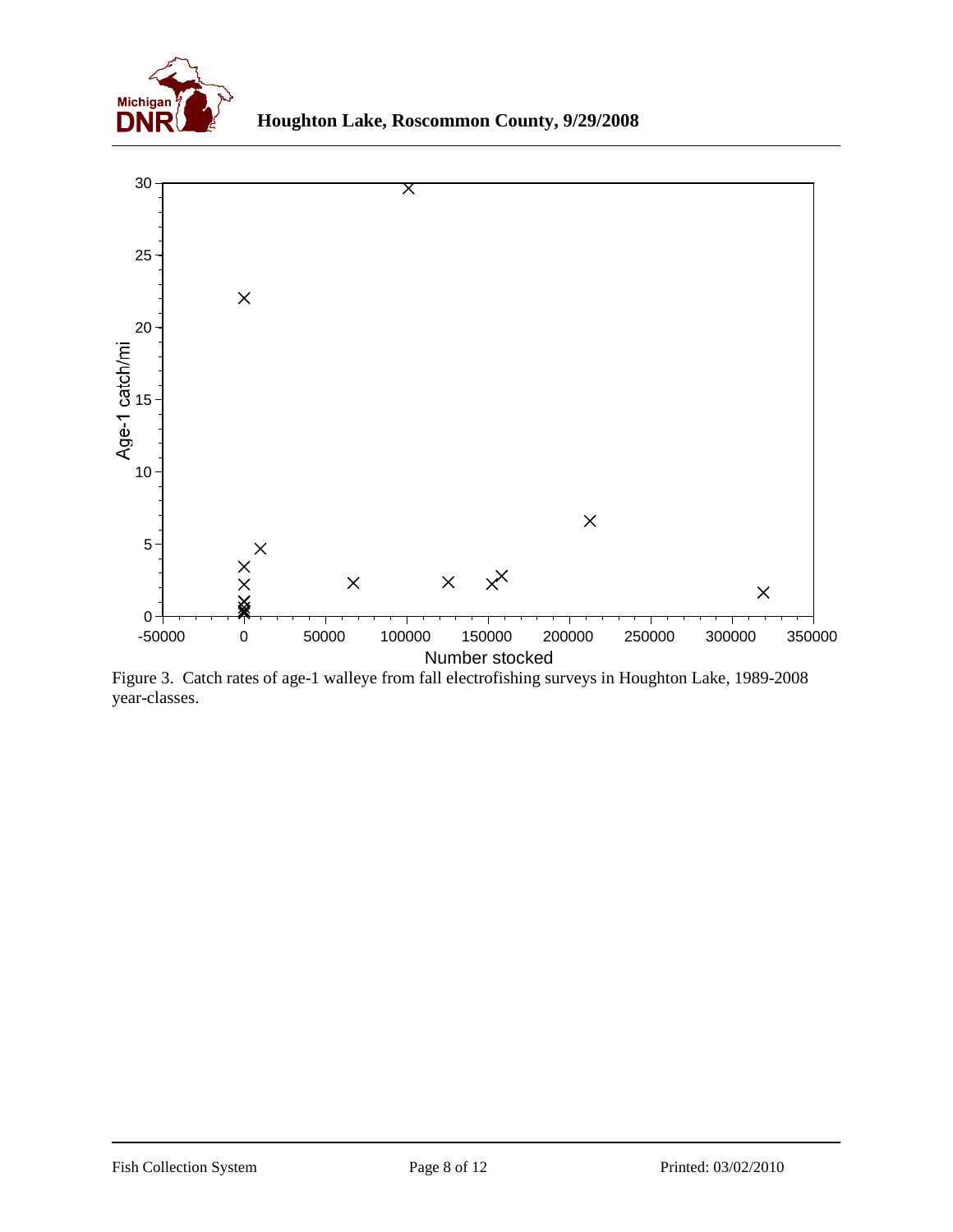



Figure 4. Catch of age-1 walleye compared to age-0 walleye catch the previous year in Houghton Lake, 1989-2008.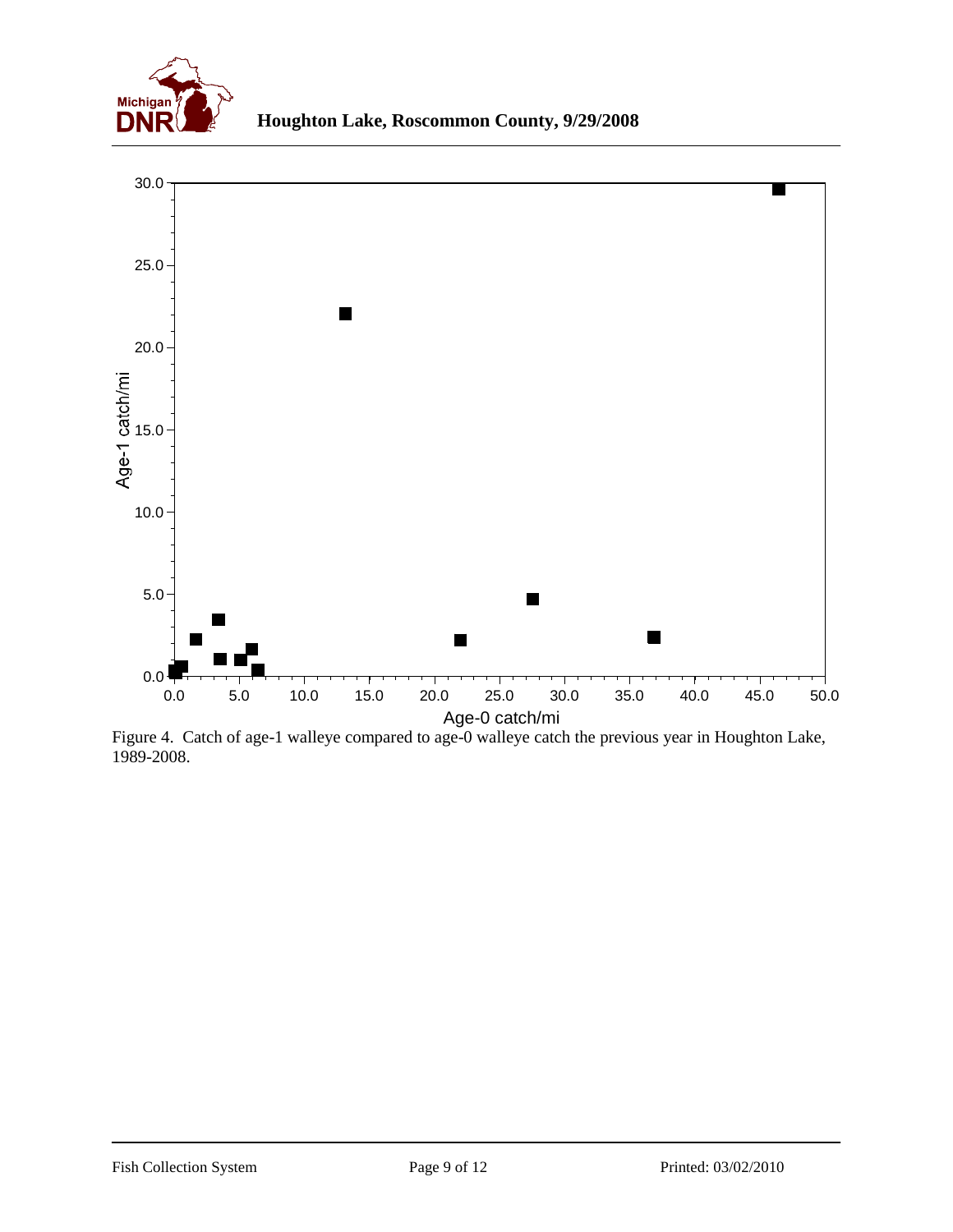



Figure 5. Age-0 walleye density compared to the state average walleye growth, 1990-2008.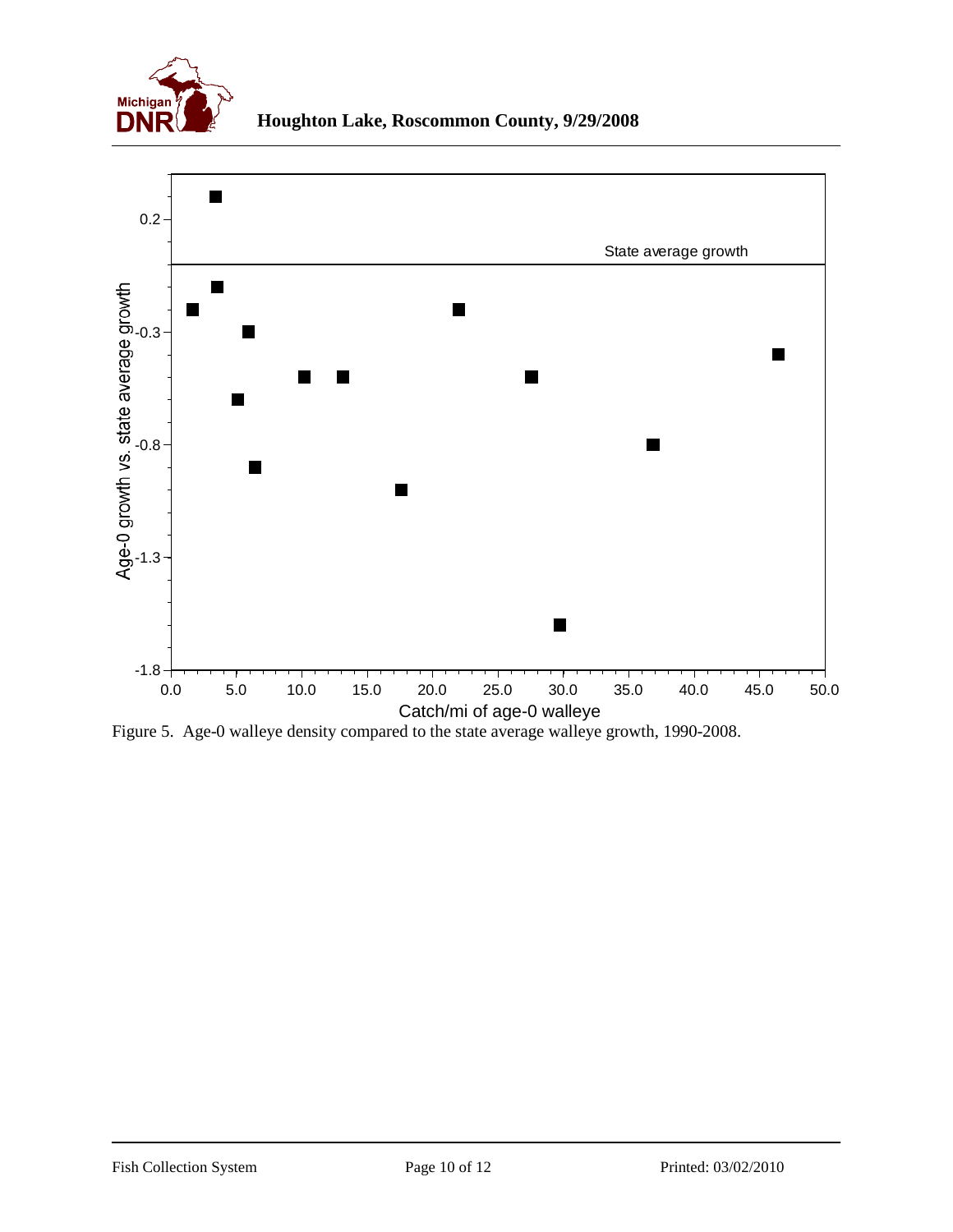



Figure 6. Age-1 walleye density compared to the state average walleye growth index, 1990-2008.